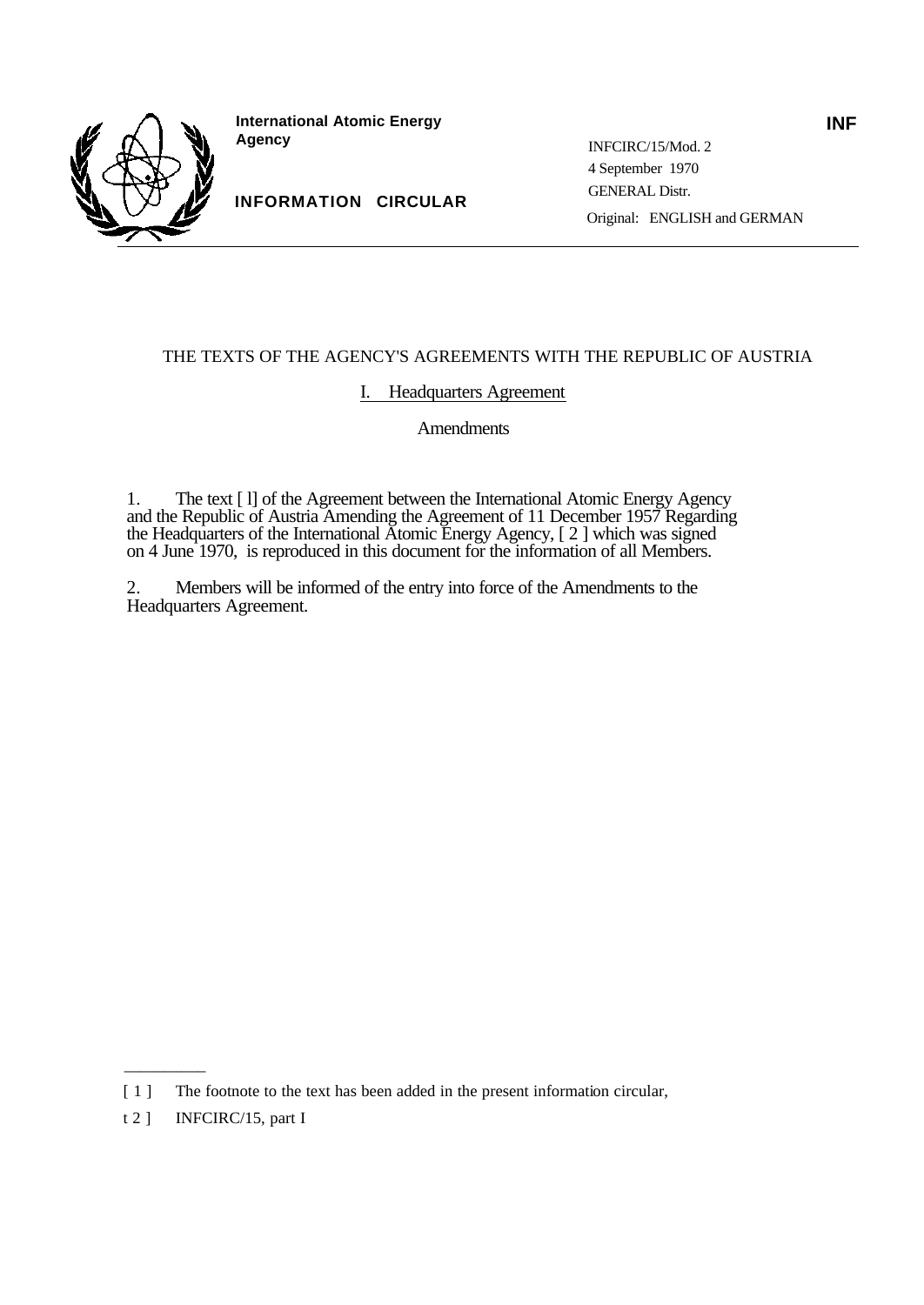#### AGREEMENT BETWEEN THE INTERNATIONAL ATOMIC ENERGY AGENCY AND THE REPUBLIC OF AUSTRIA AMENDING THE AGREEMENT OF 11 DECEMBER 1957 REGARDING THE HEADQUARTERS OF THE INTERNATIONAL ATOMIC ENERGY AGENCY

#### The International Atomic Energy Agency and the Republic of Austria

In the light of sub-section  $49(c)$  of the Agreement signed on 11 December 1957 regarding the Headquarters of the International Atomic Energy Agency [ 2] - hereinafter referred to as the "Headquarters Agreement" - which provides that terms and conditions contained in any agreement between the Republic of Austria and another intergovernmental organization and more favourable to that organization than similar terms and conditions of the Headquarters Agreement shall be extended to the IAEA by means of a supplemental agreement, and

Having regard to various terms and conditions of the Agreement signed on 13 April 1967 between the United Nations and the Republic of Austria regarding the Headquarters of the United Nations Industrial Development Organization, together with the exchange of notes of the same date,

Have agreed as follows:

### Article I

Sub-section  $22(g)$  of the Headquarters Agreement shall be amended to read as follows:

"Articles imported in accordance with sub-sections (d) and (e) or obtained from the Government in accordance with sub-section (f) of this section shall not be sold by the IAEA in the Republic of Austria within two years of their importation or acquisition, unless otherwise agreed upon by the Government. "

# Article II

Section 24 of the Headquarters Agreement shall be amended to read as follows:

"The United Nations Joint Staff Pension Fund and any pension or provident fund established by or conducted under the authority of the IAEA shall enjoy legal capacity in the Republic of Austria if the IAEA so requests and shall enjoy the same exemptions, privileges and immunities as the IAEA itself. The legal status enjoyed by the United Nations Joint Staff Pension Fund in the Republic of Austria by virtue of other international agreements shall not be affected by this provision."

# Article III

Section 26 of the Headquarters Agreement shall be supplemented by a third sentence to read as follows:

"Persons to whom this Agreement applies, and who are not Austrian nationals or stateless persons resident in the Republic of Austria, shall not benefit under the Austrian regulations governing family and maternity allowances. "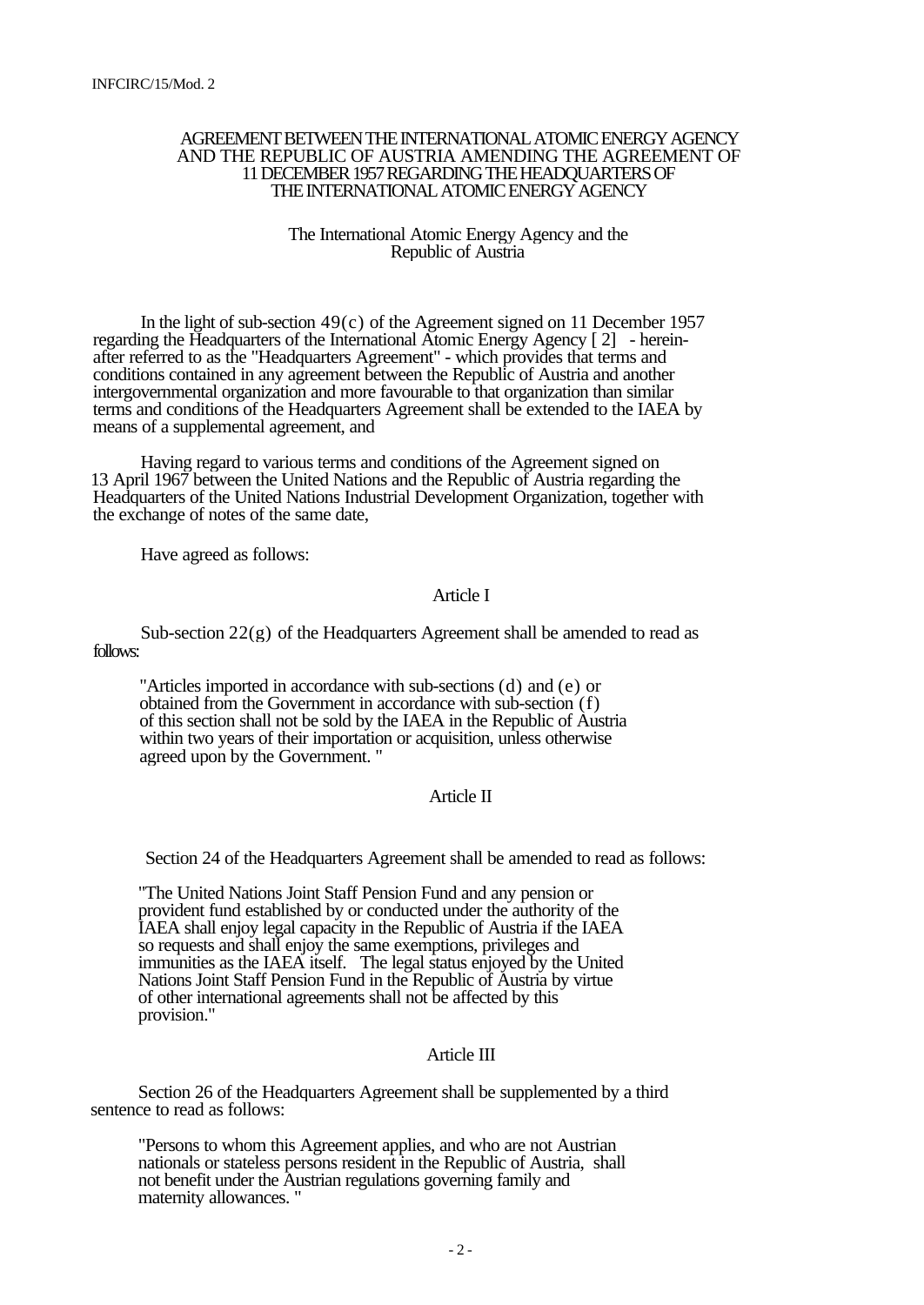# Article IV

(1) Sub-section 38(d) of the Headquarters Agreement shall be amended to read as follows:

"Exemption from taxation in respect of the salaries, emoluments, indemnities and pensions paid to them by the IAEA or by one of the pension or provident funds referred to in section 24 for services past or present or in connection with their service with the IAEA.

(2) Sub-section 38(h) of the Headquarters Agreement shall be amended to read as follows:

"Freedom to acquire or maintain within the Republic of Austria or elsewhere foreign securities, foreign currency accounts and other movable and, under the same conditions applicable to Austrian nationals, immovable property; . and at the termination of their IAEA employment the right to take out of the Republic of Austria through authorized channels without prohibition, or restriction, their funds in the same currency and up to the same amounts as they had brought into the Republic of Austria.

(3) Sub-section 38(j)(iii) of the Headquarters Agreement shall be amended to read as follows:

"Limited quantities of certain articles for personal use or consumption and not for gift or sale; the IAEA may establish a commissary for the sale of such articles to its officials, to the Governors and Resident Representatives to the IAEA, and to those of their alternates, advisers and experts who have diplomatic status; a supplemental agreement shall be concluded between the IAEA and the Government to regulate the exercise of these rights. "

Article V

(1) Sub-section 48(c) of the Headquarters Agreement shall be amended to read as follows:

"Officials of the IAEA who are Austrian nationals or stateless persons resident in the Republic of Austria shall enjoy the privileges and immunities, exemptions and facilities accorded by this Agreement to the extent recognized by international law as accepted by the Government, provided, however, that sections 25 and 26 and sub-sections 38(a), 38(d) and 38(g) shall, in any event, apply to them. They shall also have access to the Commissary established in accordance with sub-section  $38(i)(iii)$ , the exercise of this right being regulated by the supplemental agreement provided for in that sub-section. Experts of the IAEA who are Austrian nationals or stateless persons resident in the Republic of Austria shall enjoy only the privileges and immunities, exemptions and facilities accorded by sub-sections  $42(a)$ ,  $42(b)$ ,  $42(c)$ ,  $42(d)$ ,  $42(g)$  and  $42(h)$ . "

(2) Sub-section 48(d) of the Headquarters Agreement shall be amended to read as follows:

"This Agreement shall apply irrespective of whether the Government maintains or does not maintain diplomatic relations with the State concerned and irrespective of whether the State concerned grants a similar privilege or immunity to the diplomatic envoys or nationals of the Republic of Austria.